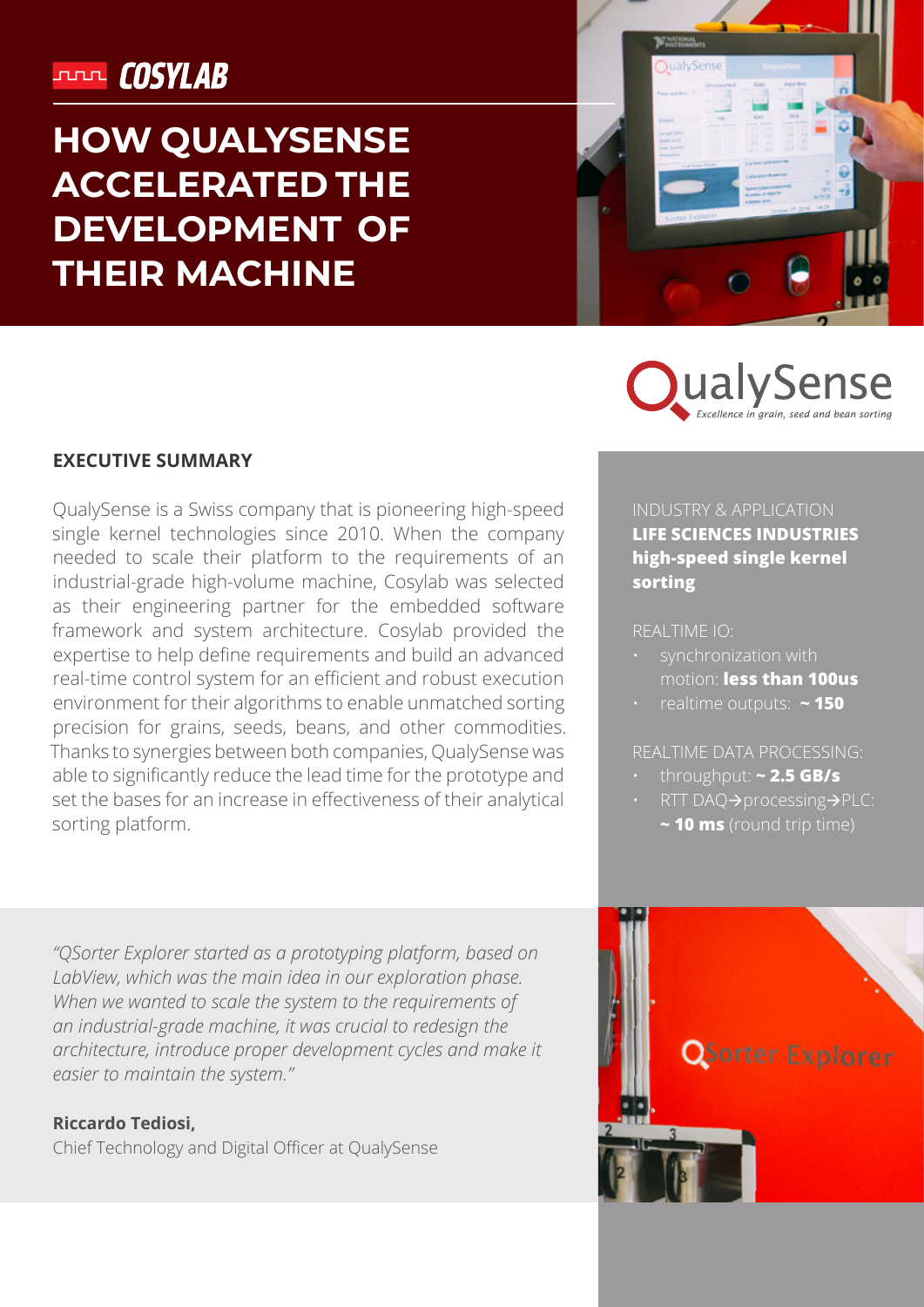#### **SERVICES**

- System design, architecture and HW selection
- Implementation and testing
- Handover

#### **TECHNOLOGIES**

- High-performance C++ development on (Windows 10, MSVC)
- Real-time PLC development done in Structured Text (IEC 61131-3 standard) (Beckhoff TwinCAT3)
- Beckhoff PLC, Beckhoff AX series motion control, Beckhoff EtherCAT, Beckhoff XFC

#### **BENEFITS**

- market
- Reduced overall development
- Mitigated development and technology risks
- Knowledge and skills transfer to support further engineering and maintenance of the system



### **Scaling the QualySense QSorter Explorer to an industrial-grade machine**

Since it was established in 2010 QualySense has pioneered highspeed single kernel technologies and developed high-end solutions for safer and more sustainable value chains covering several agricultural commodities. Recent efforts have focused on developing industrialscale, high-volume sorting equipment. Their proprietary technology is the successful outcome of a long collaboration between QualySense and leading academic institutions such as the United States Department of Agriculture (USDA), the Swiss Breeding Research Institute (AGROSCOPE), and EMPA, the Swiss Research Institute for Material Research.

QualySense initially made substantial investments in state-of-the-art software and electronics to build the QSorter Explorer, the life science single kernel robot for high-speed accurate analysis and sorting of grains, seeds, and beans. Cosylab was selected as the optimal software architecture and engineering partner for the high-volume platform development and has worked with the QualySense team since 2017.

#### **The need for a flexible, responsive partner**

To be able to continue focusing on their core value proposition which is Life Science algorithm development, QualySense decided to engage a partner that not only has a technical expertise but is also very flexible and can quickly adapt to changes that are constant in the high-tech industry especially in conditions of accelerated product development.

"We decided to work with Cosylab because they were flexible, very responsive and able to help us solve our challenges outside our core competences without a lot of up-front investment from our side" Riccardo Tediosi, Chief Technology and Digital Officer, QualySense

According to QualySense, the approach of Cosylab was very different from other companies: instead of slow communications and classical never-ending iterative approach of engineering, the Cosylab team really took the time to understand their current situation and desired goals and directly proposed a path towards the solution. The QualySense team really liked the interactivity and short response times.

#### **Advanced Real-Time Control System**

The solution Cosylab has proposed, built and integrated together with QualySense specialists consists of both the control for the machine as well as a high performance and high throughput industrial grade data processing system that includes machine vision and a platform for use case specific classification algorithms.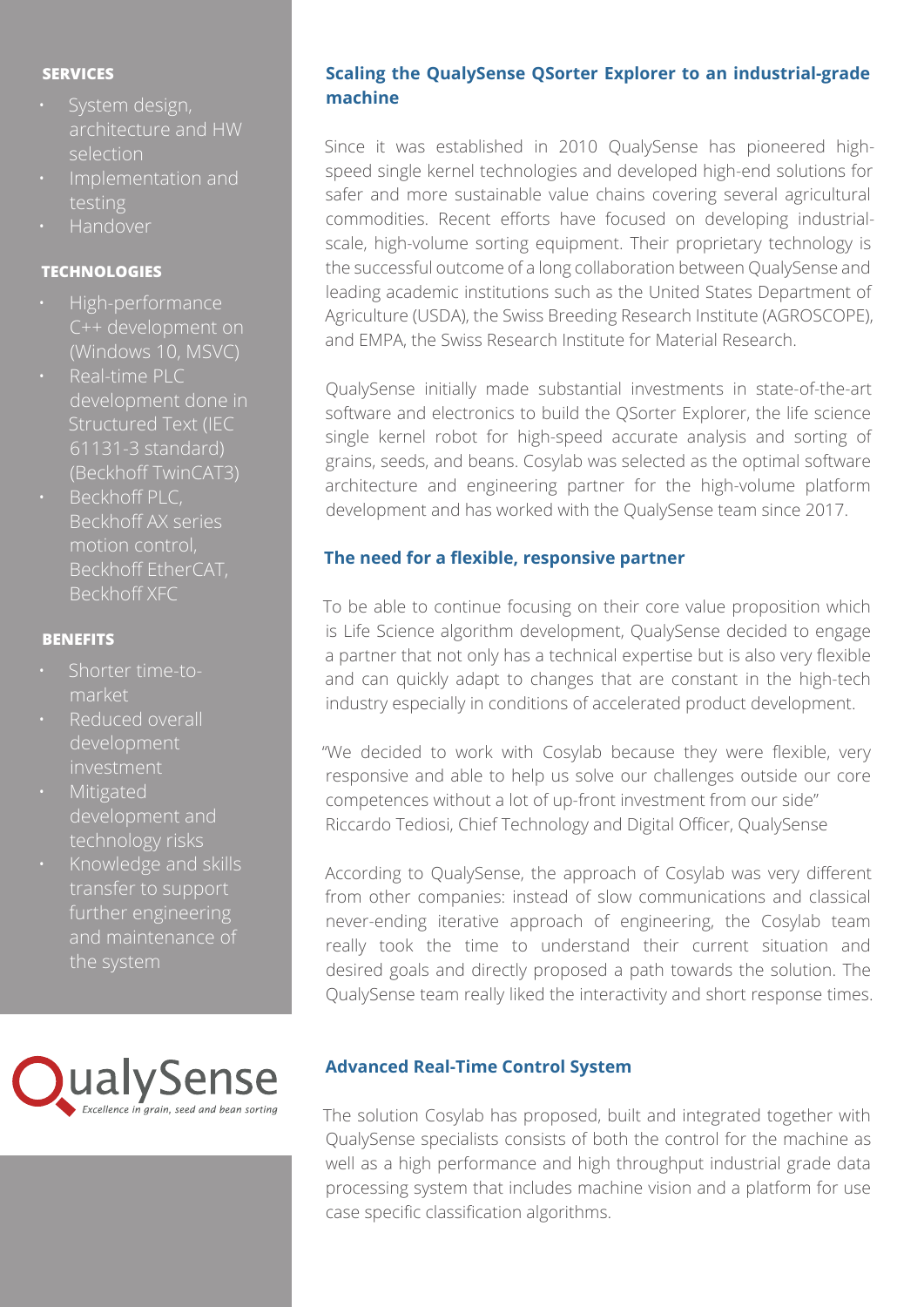Cosylab proposed QualySense a two-part solution that decouples industrial hard real-time logic from the data processing, whereas both parts communicate in soft real-time via an Ethernet-based ADS interface.

- The industrial logic that interfaces the actual underlying sorting hardware needed to be robust, real-time, safe and interoperable with other industrial systems. They selected Beckhoff TwinCAT3 based solutions as it had the best fit with requirements and was the simplest solution that allowed to achieve microsecond level timing accuracy.
- The data processing and data acquisition part of the system has been implemented on a high-performance industrial PC running a Windows operating system. Here Cosylab has developed an extensible framework that implements data acquisition and multithreaded execution environment that is responsible for running custom algorithms, in soft real-time, developed by QualySense.



"The correct solution or even requirements were not well known in advance so we and Cosylab team needed to adapt to a mode of working and engineering that allowed for, or even planned for changes in the requirements. This was supported by a large amount of automated testing, developed by Cosylab," says Tediosi.

#### **Efficient collaboration**

Most of the time, Cosylab team has worked remotely, and joined QualySense on-site for the final testing on their hardware. Teams had regular meetings for important discussions related to architecture design, progress reviews, and handover operations.

An efficient cooperation along the way has enabled QualySense to achieve development plans in less time, Tediosi says. "We believe that both sides contributed a lot, especially when there were open points that needed clarifications or further brainstorming. At the end of our collaboration we were able to take control of the software developed by Cosylab and fine tune it to fit perfectly to our industrial needs, keeping the expertise and control for future expansion of the platform under our direct supervision."

# **BECKHOFF** Ether**CAT**

*"This advanced real-time control system provided an efficient and robust execution environment for our algorithms..."*

**Riccardo Tediosi,**  Chief Technology and Digital Officer, **QualySense**